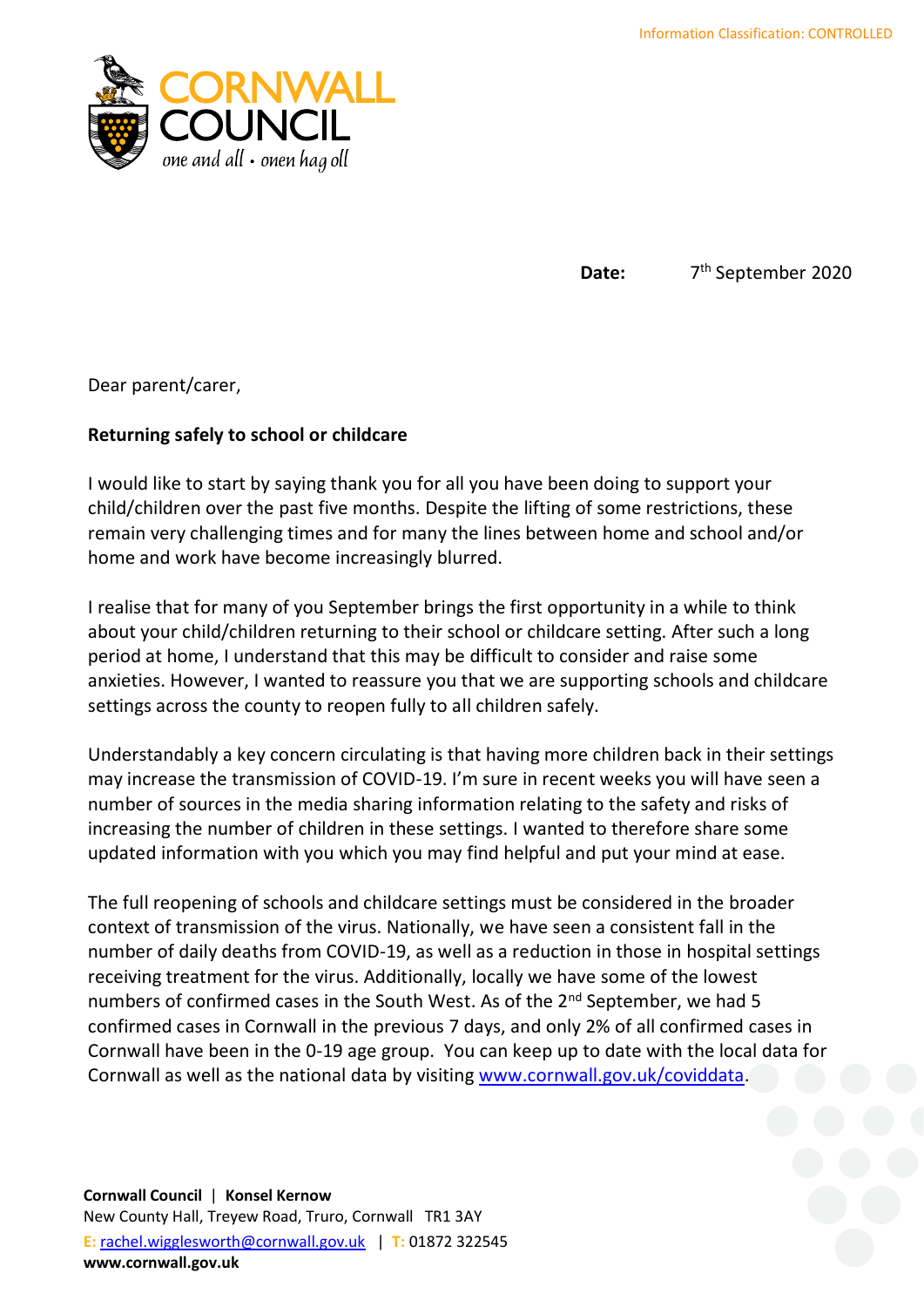

Additionally, the decision to reopen schools and childcare settings is based on evidence emerging from numerous studies from across the world. This research is essential in helping us understand the virus and inform decisions, and evidence is increasing daily. As the virus is relatively 'new', it still remains difficult to draw definitive conclusions and all evidence is treated with a certain level of caution. However, in line with the Chief Medical Officer's statement regarding the re-opening of schools, there is a growing body of evidence pointing towards the following:

- Transmission in children is likely to be low, with child-to-child transmission infrequent, particularly in younger age groups.
- Children are infrequently found to be the index case (first case) in a household, and transmission is usually from an adult within the household.
- There is a very low fatality rate for children, with 14 deaths per 1 million infections in the 5-14 years age group. Every death of a child is undeniably a tragedy, however fortunately this is rare.
- There is a very low hospitalisation rate of 0.1% for children aged 0-9 years, and 0.3% for those aged 10-19 years.
- The majority of children and young people who catch the virus will have mild symptoms, or even no symptoms at all.
- Transmission in school or childcare settings is most likely to occur between adults, with the risk of transmission between adults and children increasing with child age.

Furthermore, there is overwhelming evidence from high quality sources demonstrating that a lack of schooling can have significant detrimental psychosocial consequences, as well as increasing inequalities, decreasing opportunities, and worsening physical and mental health issues. No action is risk free, but the balance of evidence suggests that returning to school or childcare is beneficial for children and young people.

Despite the evidence and the local data this is by no means time for complacency, and I urge everyone to take extra care with basic hand and respiratory hygiene, remain aware of symptoms, and to book a test as quickly as possible should symptoms develop. These measures are essential in curbing the spread of the virus. You can book a test either online by visiting [www.nhs.uk/ask-for-a-coronavirus-test](http://www.nhs.uk/ask-for-a-coronavirus-test%20or%20by%20dialling%20119) or by dialling 119. Please remember that it is only those with at least one of the three main symptoms (high temperature, new continuous cough, loss or change in smell/taste) who should access a test. Other household members and contacts identified by NHS Test & Trace do not need to have a test unless they also develop symptoms or are asked to do so by a public health or healthcare professional. However, if you have any concerns about your child's health, please call your GP or 111 for advice.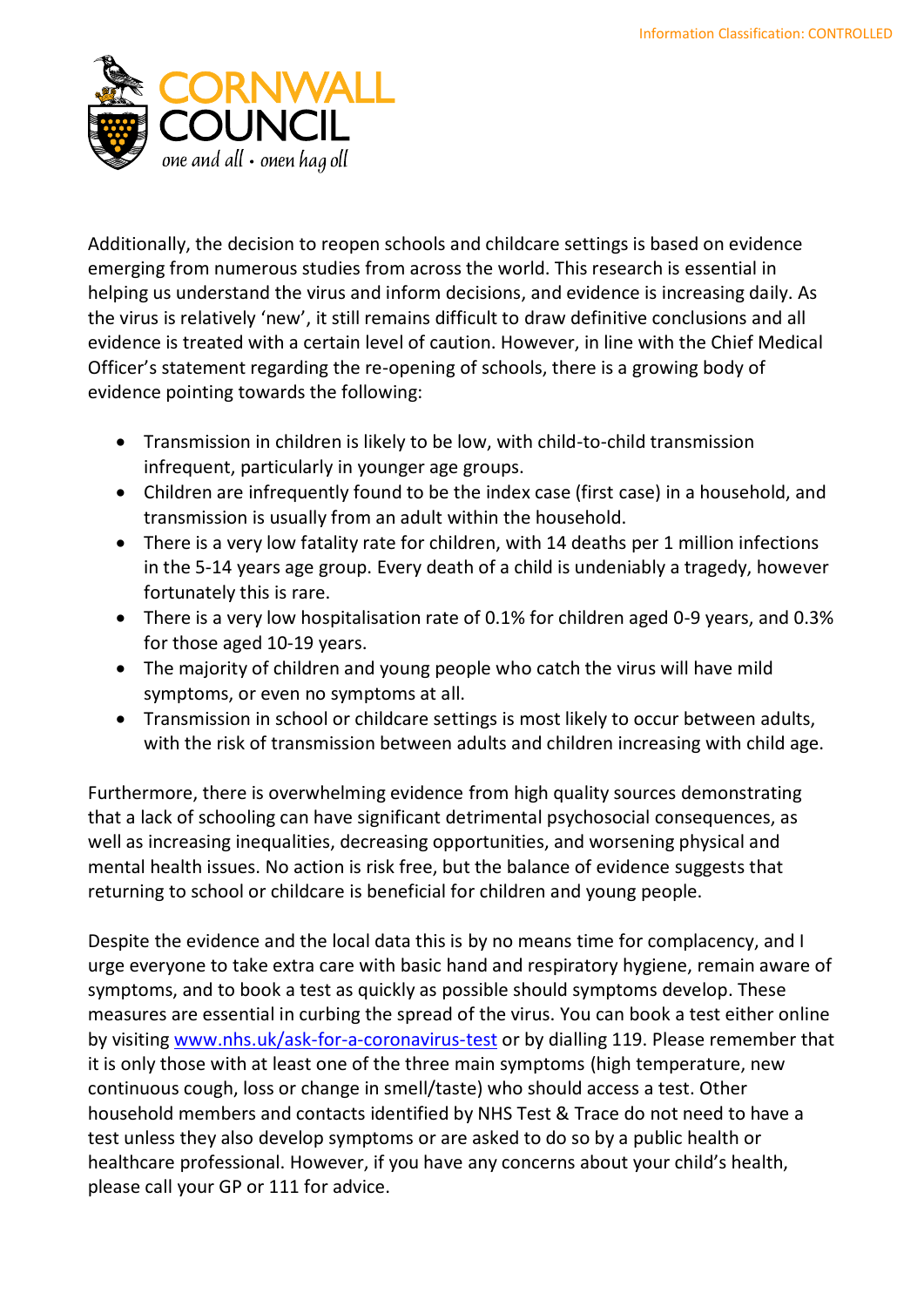

You will no doubt be familiar with the rigorous guidelines that are in place in many different settings across the country, and schools and childcare settings are not immune to these. There are strict measures specifically set out for schools and childcare settings, and I am confident that those across the county will be doing all that is logistically possible to ensure these are followed, to allow a safe return for both children and staff. You will likely have heard about your school or setting's specific measures already, however some of these may include:

- Keeping children and staff away from the school or setting if they are symptomatic, have a symptomatic household contact, or have been identified as a contact by NHS Test & Trace.
- Grouping children in class groups, or year groups where appropriate to maintain delivery of education, in addition to encouraging social distancing.
- Increasing infection prevention control measures such as emphasising hand, surface, and respiratory hygiene.
- Directional controls to reduce face-to-face contact.
- Implementing one-way systems where appropriate and minimising movement around the school or setting.
- Staggered drop off and pick up times where necessary.
- Utilisation of optional face masks where appropriate in secondary schools.

In addition to these measures, all schools and childcare settings have undertaken a comprehensive risk assessment, covering staffing levels, building layouts, and other issues that may have an impact on safety. The local Public Health team has experience of outbreak management and are working closely with colleagues in the council to support schools and childcare settings, including regularly providing updates to help implement these measures, follow the correct guidance, and deal with situations promptly and appropriately when they arise.

It is not possible to guarantee that there is no risk, but by continuing to work constructively and collaboratively with teachers, parents, and the trade unions, I believe we can do this in as safe a way as possible that mitigates the risk whilst ensuring that children and young people can benefit from education, socialisation, and quality childcare.

Yours sincerely,